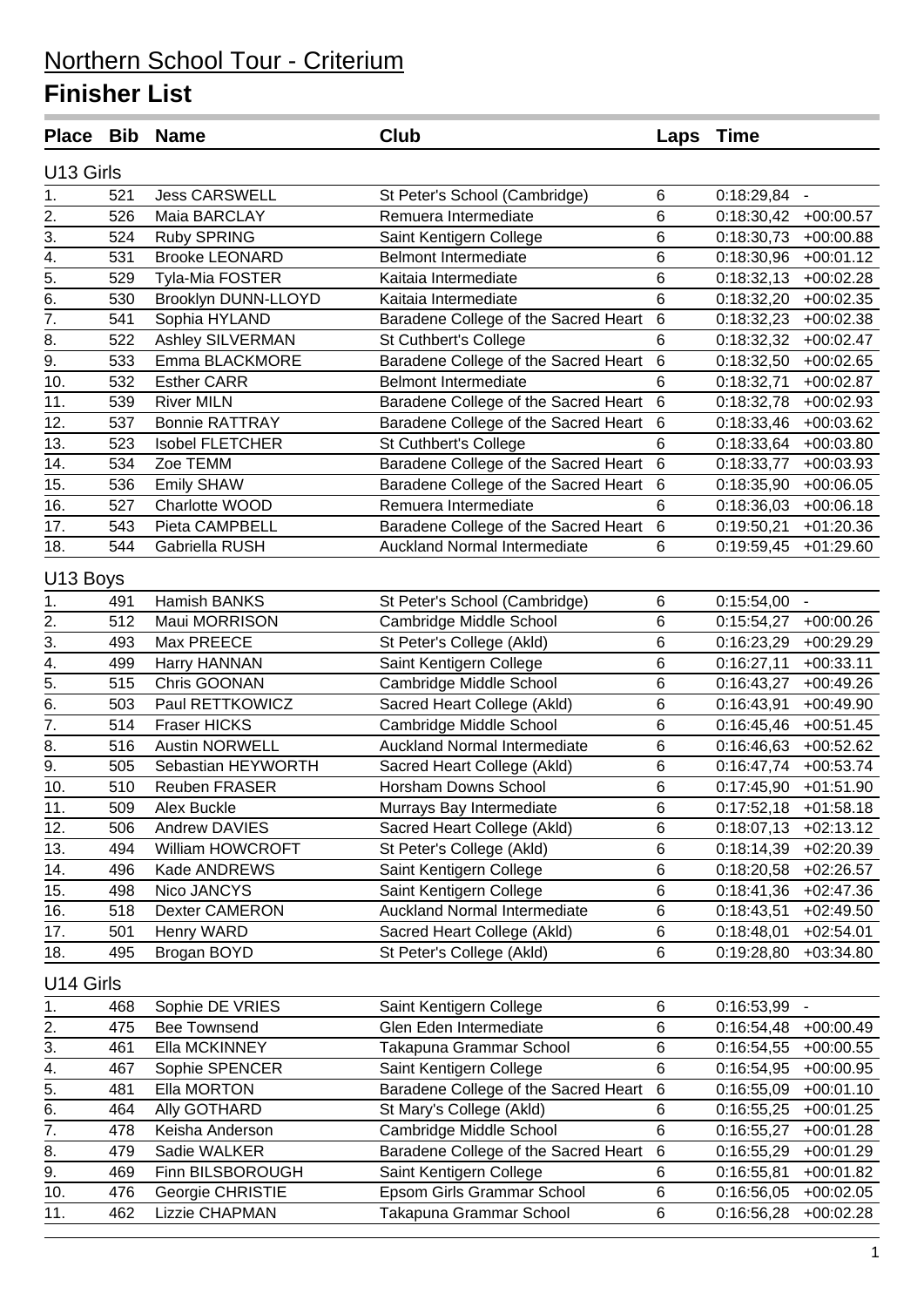| Place Bib             |     | <b>Name</b>                  | Club                                 | Laps            | <b>Time</b>            |                |
|-----------------------|-----|------------------------------|--------------------------------------|-----------------|------------------------|----------------|
| 12.                   | 463 | <b>Charlotte CHAMBERLAIN</b> | Takapuna Grammar School              | 6               | 0:16:56,35             | $+00:02.35$    |
| 13.                   | 477 | Phoebe CARTER                | Epsom Girls Grammar School           | 6               | 0:16:56,39             | $+00:02.39$    |
| 14.                   | 487 | Gemma CARTER                 | Baradene College of the Sacred Heart | $6\phantom{1}6$ | 0:16:56,76             | $+00:02.77$    |
| 15.                   | 472 | <b>Crystal WIKAIRA</b>       | Kaitaia Intermediate                 | 6               | 0:16:58,46             | $+00:04.47$    |
| 16.                   | 485 | Niamh EVANS                  | Baradene College of the Sacred Heart | $6\phantom{1}6$ | 0:17:24,84             | $+00:30.85$    |
| 17.                   | 474 | Aimee SARDELICH              | Hautapu School (Cambridge)           | 6               | 0:17:37,57             | $+00:43.58$    |
| 18.                   | 482 | Olive MCIVER                 | Baradene College of the Sacred Heart | $6\phantom{1}6$ | 0:17:38,28             | $+00:44.29$    |
| 19.                   | 480 | Lydia STEVENS                | Baradene College of the Sacred Heart | $6\phantom{1}$  | 0:17:38,98             | $+00:44.99$    |
| 20.                   | 483 | Eleanor INWOOD               | Baradene College of the Sacred Heart | 6               | 0:18:48,27             | $+01:54.27$    |
| 21.                   | 470 | Kate WATERS                  | Remuera Intermediate                 | 6               | 0:18:48,69             | $+01:54.70$    |
| 22.                   | 486 | <b>Charlotte ELLIS</b>       | Baradene College of the Sacred Heart | $\,6$           | 0:18:49,03             | $+01:55.04$    |
| 23.                   | 471 | Emma CLIPSTONE               | Murrays Bay Intermediate             | 6               | 0:19:12,75             | $+02:18.75$    |
| U14 Boys              |     |                              |                                      |                 |                        |                |
| 1.                    | 421 | James OCHTMAN-CORFE          | Takapuna Grammar School              | 6               | $0:14:25,14$ -         |                |
| 2.                    | 422 | <b>August ELWORTHY</b>       | Takapuna Grammar School              | 6               | 0:14:26,59             | $+00:01.45$    |
| $\overline{3}$ .      | 448 | Matt DAVIS                   | Cambridge High School                | 6               | 0:15:10,98             | $+00:45.84$    |
| $\overline{4}$ .      | 446 | <b>Jaxson RUSSELL</b>        | Cambridge Middle School              | 6               | 0:15:10,99             | $+00:45.84$    |
| 5.                    | 437 | Joel DOUGLAS                 | Sacred Heart College (Akld)          | 6               | 0:15:11,41             | $+00:46.27$    |
| 6.                    | 443 | Oli FISHER                   | King's College                       | 6               | 0:15:11,93             | $+00:46.78$    |
| $\overline{7}$ .      | 444 | <b>Oliver DUNCAN</b>         | Hamilton Boys High School            | 6               | 0:15:12,39             | $+00:47.24$    |
| $\overline{8}$ .      | 432 | Joseph KELLS                 | Saint Kentigern College              | 6               | 0:15:13,21             | $+00:48.06$    |
| $\overline{9}$ .      | 445 | <b>Hunter Brodie-Lees</b>    | Cambridge Middle School              | 6               | 0:15:13,22             | $+00:48.07$    |
| 10.                   | 447 | <b>Blake BAILEY</b>          | Cambridge High School                | 6               | 0:15:13,39             | $+00:48.25$    |
| 11.                   | 423 | Lewis JOHNSTON               | St Peter's School (Cambridge)        | 6               | 0:15:14,46             | $+00:49.31$    |
| 12.                   | 442 | Rubin WHITELEY               | Macleans College                     | 6               | 0:15:14,97             | $+00:49.82$    |
| 13.                   | 452 | <b>Edward PAWSON</b>         | <b>Auckland Normal Intermediate</b>  | 6               | 0:15:15,33             | $+00:50.18$    |
| 14.                   | 434 | Hunter DONLEY                | Saint Kentigern College              | 6               | 0:15:58,16             | $+01:33.01$    |
| 15.                   | 453 | <b>Thomas MURRAY</b>         | <b>Auckland Grammar School</b>       | 6               | 0:15:58,43             | $+01:33.28$    |
| 16.                   | 451 | Sam RACKHAM                  | Auckland Normal Intermediate         | 6               | 0:15:58,45             | $+01:33.30$    |
| 17.                   | 429 | <b>Isaac REAY</b>            | St Paul's Collegiate (Hamilton)      | 6               | 0:16:00,13             | $+01:34.98$    |
| 18.                   | 424 | Karlos NICKEL                | St Peter's College (Akld)            | 6               | 0:17:09,30             | $+02:44.15$    |
| 19.                   | 428 | Samuel CARTER                | St Peter's College (Akld)            | 6               | 0:17:13,38             | $+02:48.23$    |
| 20.                   | 427 | Joshua DE FRERE              | St Peter's College (Akld)            | 6               | $0:17:33,77$ +03:08.62 |                |
| 21.                   | 426 | Michael MAGNESS              | St Peter's College (Akld)            | 6               | $0:17:35,95$ +03:10.80 |                |
| 22.                   | 440 | Luke TOLMIE                  | Murrays Bay Intermediate             | 6               | 0:17:37,71             | $+03:12.56$    |
| 23.                   | 430 | Joshua SUNKEL                | Selwyn College                       | 6               | 0:18:46,97             | $+04:21.82$    |
| 24.                   | 441 | Jacob LEAN                   | Murrays Bay Intermediate             | 5               | 0:15:11,37             | $-1$ LAP       |
| 25.                   | 454 | William DALZIEL              | <b>ACG Parnell College</b>           | 5               | 0:16:04,71             | $-1$ LAP       |
| U <sub>15</sub> Girls |     |                              |                                      |                 |                        |                |
| 1.                    | 401 | Prue FOWLER                  | Diocesan School for Girls            | 6               | 0:15:33,03             | $\blacksquare$ |
| 2.                    | 387 | Lucy BUCKERIDGE              | Takapuna Grammar School              | 6               | 0:15:33,07             | $+00:00.03$    |
| 3.                    | 392 | Emma HANNAN                  | Saint Kentigern College              | 6               | 0:15:33,63             | $+00:00.60$    |
| 4.                    | 403 | Aimee BLACKMORE              | Baradene College of the Sacred Heart | $6\phantom{1}6$ | 0:15:34,09             | $+00:01.06$    |
| 5.                    | 395 | Scarlett BUISSINK            | Epsom Girls Grammar School           | 6               | 0:15:34,11             | $+00:01.08$    |
| 6.                    | 412 | Jorja CLOUTH                 | Baradene College of the Sacred Heart | $6\phantom{1}6$ | 0:15:34,25             | $+00:01.21$    |
| $\overline{7}$ .      | 394 | Queenie MCELWEE              | Epsom Girls Grammar School           | 6               | 0:15:34,55             | $+00:01.52$    |
| 8.                    | 410 | Alexandra GALVIN             | Baradene College of the Sacred Heart | $6\phantom{1}6$ | 0:15:34,76             | $+00:01.73$    |
| 9.                    | 385 | Erin CUTTS                   | Takapuna Grammar School              | 6               | 0:15:34,80             | $+00:01.77$    |
| 10.                   | 396 | <b>Lily BRINSDON</b>         | Epsom Girls Grammar School           | 6               | 0:15:35,02             | $+00:01.98$    |
| 11.                   | 382 | Sarah MCCLUNE                | Takapuna Grammar School              | 6               | 0:15:35,02             | $+00:01.99$    |
| 12.                   | 402 | Summer WILLIAMS              | Cambridge High School                | 6               | 0:15:35,20             | $+00:02.16$    |
|                       |     |                              |                                      |                 |                        |                |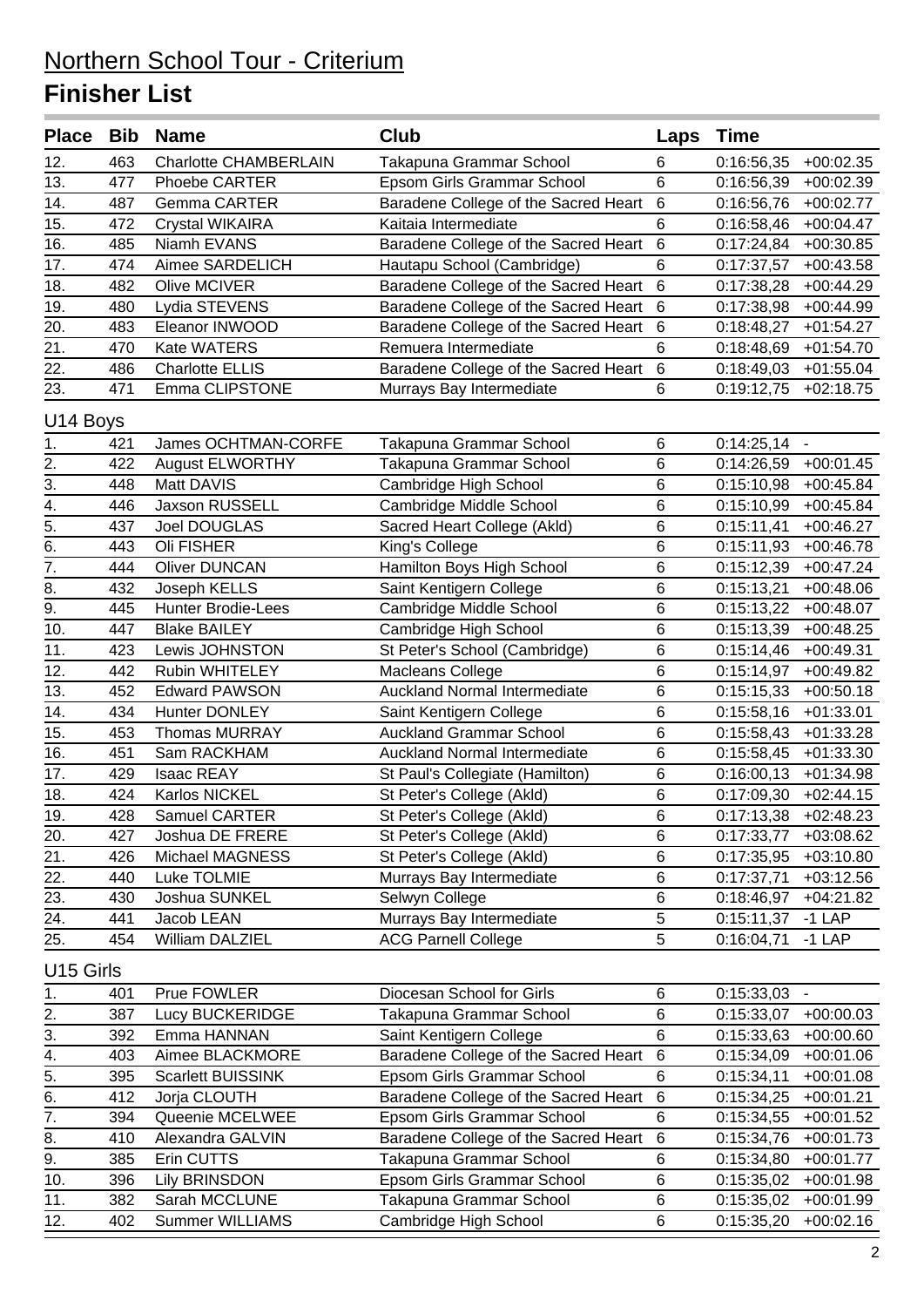| Place Bib            |     | <b>Name</b>               | Club                                 | Laps            | <b>Time</b> |                        |
|----------------------|-----|---------------------------|--------------------------------------|-----------------|-------------|------------------------|
| 13.                  | 404 | Annabel PREECE            | Baradene College of the Sacred Heart | $\,6$           | 0:15:36,49  | $+00:03.46$            |
| $\overline{14}$ .    | 389 | Sacha MCLEOD              | Saint Kentigern College              | 6               | 0:15:36,70  | $+00:03.66$            |
| 15.                  | 391 | Zara JANCYS               | Saint Kentigern College              | 6               | 0:15:36,83  | $+00:03.80$            |
| 16.                  | 384 | Elizabeth DOOLEY          | Takapuna Grammar School              | 6               | 0:15:37,35  | $+00:04.32$            |
| 17.                  | 407 | Christie MCCAHILL         | Baradene College of the Sacred Heart | $\,6$           | 0:15:37,63  | $+00:04.60$            |
| 18.                  | 413 | <b>Holly BLISS</b>        | Avondale College                     | 6               | 0:15:38,00  | $+00:04.97$            |
| 19.                  | 400 | Georgia HAIR              | Diocesan School for Girls            | 6               | 0:15:38,29  | $+00:05.26$            |
| 20.                  | 409 | Georgia HOLLAND           | Baradene College of the Sacred Heart | 6               | 0:15:38,48  | $+00:05.45$            |
|                      | 381 | Olivia Gordon             | Waikato Diocesan School For Girls    | 6               | 0:15:39,12  | $+00:06.09$            |
| $\frac{21}{22}$ .    | 393 | <b>Charlotte SPURWAY</b>  | Rangi Ruru Girls' School             | 6               | 0:15:40,34  | $+00:07.31$            |
| 23.                  | 397 | Emma BLACKWOOD            | Diocesan School for Girls            | 6               | 0:16:28,91  | $+00:55.87$            |
| 24.                  | 405 | Elyse OLD                 | Baradene College of the Sacred Heart | 6               | 0:17:00,16  | $+01:27.12$            |
| 25.                  | 383 | Charlotte LOCHHEAD        | Takapuna Grammar School              | 6               | 0:17:29,57  | $+01:56.54$            |
| $\overline{26}$ .    | 411 | Mackenzie COURTNEY        | Baradene College of the Sacred Heart | $6\phantom{1}6$ | 0:17:31,54  | $+01:58.50$            |
| 27.                  | 416 | Piper CHAPMAN             | <b>ACG Parnell College</b>           | 6               | 0:17:32,60  | $+01:59.57$            |
| 28.                  | 414 | Alice HAY                 | <b>ACG Parnell College</b>           | 6               | 0:17:33,95  | $+02:00.92$            |
| 29.                  | 386 | Te Rohu CROW              | Takapuna Grammar School              | 6               | 0:17:34,00  | $+02:00.97$            |
| $\frac{30}{31}$ .    | 399 | Rinka HO                  | Diocesan School for Girls            | 6               | 0:17:35,94  | $+02:02.91$            |
|                      | 408 | Elise LOVE                | Baradene College of the Sacred Heart | $6\phantom{1}6$ | 0:17:36,25  | $+02:03.22$            |
| 32.                  | 388 | Rawinia WIKAIRA           | St Cuthbert's College                | 6               | 0:18:11,67  | $+02:38.64$            |
| 33.                  | 417 | Allegra BRUCE             | St Cuthbert's College                | 6               | 0:18:13,97  | $+02:40.94$            |
| 34.                  | 415 | Rose DRYDEN               | <b>ACG Parnell College</b>           | 5               | 0:16:20,19  | $-1$ LAP               |
| U <sub>15</sub> Boys |     |                           |                                      |                 |             |                        |
| 1.                   | 342 | <b>Jack CARSWELL</b>      | St Peter's School (Cambridge)        | 8               | 0:19:08,01  | $\blacksquare$         |
| 2.                   | 375 | Jacob RACKHAM             | <b>Auckland Grammar School</b>       | 8               | 0:19:08,13  | $+00:00.11$            |
| $\overline{3}$ .     | 353 | <b>Ben CONNELL</b>        | Saint Kentigern College              | 8               | 0:19:08,34  | $+00:00.32$            |
| $\overline{4}$ .     | 334 | <b>Marcus BYCROFT</b>     | Westlake Boys High School            | 8               | 0:19:08,68  | $+00:00.66$            |
| $\overline{5}$ .     | 379 | Dan BARCLAY               | <b>Auckland Grammar School</b>       | 8               | 0:19:08,88  | $+00:00.86$            |
| $\overline{6}$ .     | 362 | <b>Matthew Moore</b>      | <b>Macleans College</b>              | 8               | 0:19:09,38  | $+00:01.36$            |
| $\overline{7}$ .     | 356 | Ryan MCGUIRE              | Sacred Heart College (Akld)          | 8               | 0:19:09,54  | $+00:01.52$            |
| $\overline{8}$ .     | 336 | Robert WILSON             | Takapuna Grammar School              | 8               | 0:19:10,88  | $+00:02.86$            |
| $\overline{9}$       | 367 | Nate GILBERTSON           | King's College                       | 8               | 0:19:10,91  | $+00:02.90$            |
| 10.                  | 349 | Jacob SPRING              | Saint Kentigern College              | 8               |             | $0:19:11,08$ +00:03.07 |
| 11.                  | 351 | William MATTISON          | Saint Kentigern College              | 8               | 0:19:11,66  | $+00:03.64$            |
| 12.                  | 370 | Samuel FRASER             | Hamilton Boys High School            | 8               | 0:19:12,21  | $+00:04.19$            |
| 13.                  | 332 | Cole SCANLEN              | Westlake Boys High School            | 8               | 0:19:12,95  | $+00:04.93$            |
| 14.                  | 376 | Thomas MULLINS            | <b>Auckland Grammar School</b>       | $\bf 8$         | 0:19:15,07  | $+00:07.06$            |
| 15.                  | 374 | Tom WATERS                | <b>Auckland Grammar School</b>       | 8               | 0:19:15,16  | $+00:07.14$            |
| 16.                  | 339 | Matt MCCLUNE              | Takapuna Grammar School              | 8               | 0:20:04,82  | $+00:56.80$            |
| 17.                  | 369 | Ethan HERBERT             | Hamilton Boys High School            | 8               | 0:20:05,28  | $+00:57.26$            |
| 18.                  | 333 | <b>Austin PATTERSON</b>   | Westlake Boys High School            | $\bf 8$         | 0:20:05,39  | $+00:57.37$            |
| 19.                  | 363 | Kalani HOKIANGA           | Macleans College                     | 8               | 0:20:05,89  | $+00:57.88$            |
| 20.                  | 338 | <b>Charlie MILLINGTON</b> | Takapuna Grammar School              | 8               | 0:20:09,62  | $+01:01.60$            |
| 21.                  | 365 | <b>Edward CHEN</b>        | <b>Macleans College</b>              | 8               | 0:21:04,56  | $+01:56.54$            |
| 22.                  | 550 | Carlo WORRALL             | <b>Auckland Grammar School</b>       | $\,8\,$         | 0:21:10,89  | $+02:02.87$            |
| 23.                  | 378 | Marcus FINDLOW            | <b>Auckland Grammar School</b>       | 8               | 0:21:18,61  | $+02:10.60$            |
| 24.                  | 344 | Thomas MCADAMS            | St Paul's Collegiate (Hamilton)      | 8               | 0:21:20,64  | $+02:12.62$            |
| 25.                  | 361 | <b>Bailey MORAN</b>       | Macleans College                     | 8               | 0:21:41,07  | $+02:33.05$            |
| 26.                  | 358 | Jacopo NUSTRINI           | Macleans College                     | $\bf 8$         | 0:21:41,53  | $+02:33.51$            |
| 27.                  | 346 | Luca GENET                | Selwyn College                       | $\bf 8$         | 0:21:49,42  | $+02:41.41$            |
| 28.                  | 357 | Ethan HUGHES              | Sacred Heart College (Akld)          | $\bf 8$         | 0:21:49,66  | $+02:41.64$            |
|                      |     |                           |                                      |                 |             |                        |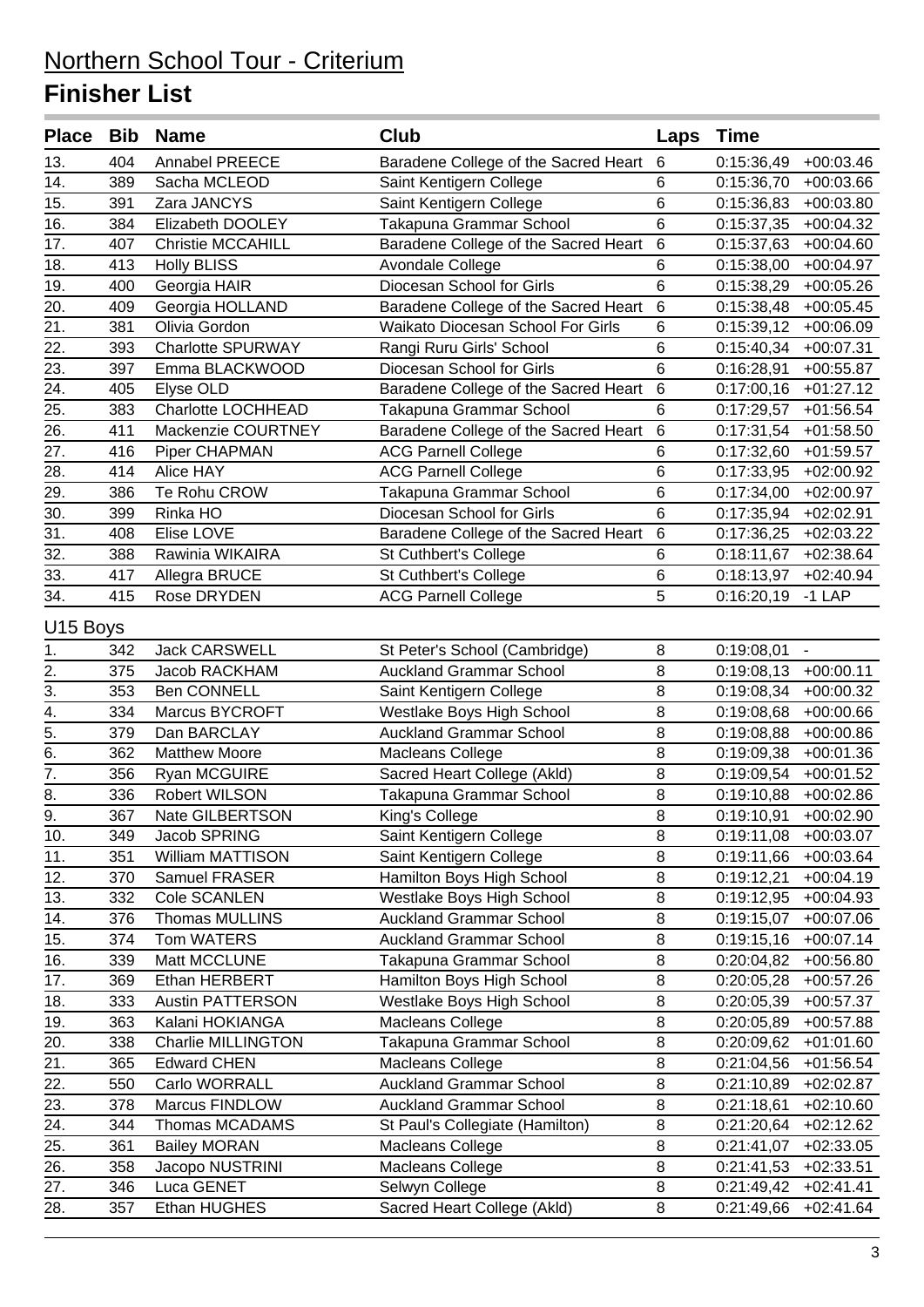#### **Finisher List**

| Place Bib Name    |     |                         | <b>Club</b>                          | Laps           | <b>Time</b>            |                |
|-------------------|-----|-------------------------|--------------------------------------|----------------|------------------------|----------------|
| 29.               | 350 | <b>Elliot QUINN</b>     | Saint Kentigern College              | 8              | 0:21:50,01             | $+02:42.00$    |
| 30.               | 337 | George SINNEMA          | Takapuna Grammar School              | 8              | 0:21:50,14             | $+02:42.12$    |
| 31.               | 360 | <b>Connor NEWINGTON</b> | Macleans College                     | 8              | 0:21:51,52             | $+02:43.50$    |
| 32.               | 343 | Jack SLOAN              | St Peter's College (Akld)            | 8              | 0:21:52,81             | $+02:44.79$    |
| 33.               | 331 | Lachlan STACE           | Westlake Boys High School            | 8              | 0:22:34,37             | $+03:26.35$    |
| 34.               | 366 | Sam SHERRINGTON         | King's College                       | $\overline{7}$ | 0:20:15,57             | $-1$ LAP       |
| 35.               | 354 | Jayden BOUGHEY          | Sacred Heart College (Akld)          | 7              | 0:20:18,09             | $-1$ LAP       |
| $\overline{36}$ . | 355 | Reuben PENNELL          | Sacred Heart College (Akld)          | $\overline{7}$ | 0:20:19,88             | $-1$ LAP       |
| 37.               | 364 | Anthony GARCIA-SCHOLTZ  | Macleans College                     | 7              | 0:20:57,67             | $-1$ LAP       |
| 38.               | 345 | Mitch HAYDON            | Selwyn College                       | 7              | 0:21:30,19             | $-1$ LAP       |
| 39.               | 340 | Adam LITTLE             | Takapuna Grammar School              | 5              | 0:11:54,52             | $-3$ LAP       |
| 40.               | 347 | Lachlan WONG            | Saint Kentigern College              | $\overline{2}$ | 0:06:36,36             | $-6$ LAP       |
| U16 Girls         |     |                         |                                      |                |                        |                |
| 1.                | 311 | Mya ANDERSON            | Cambridge High School                | 8              | 0:20:38,94             | $\blacksquare$ |
| $\frac{2}{3}$     | 303 | Lucy THOMSON            | Epsom Girls Grammar School           | 8              | 0:20:39,07             | $+00:00.13$    |
|                   | 301 | Ella WYLLIE             | Epsom Girls Grammar School           | 8              | 0:20:39,39             | $+00:00.44$    |
| $\frac{4}{5}$     | 313 | Nina SARDELICH          | Cambridge High School                | 8              | 0:20:39,48             | $+00:00.53$    |
|                   | 323 | Lara HOPKINSON          | Baradene College of the Sacred Heart | 8              | 0:20:39,72             | $+00:00.77$    |
| $rac{6}{7}$       | 300 | <b>Ellie PARRY</b>      | Massey High School                   | 8              | 0:20:39,86             | $+00:00.91$    |
|                   | 327 | Natalya CARTER          | Baradene College of the Sacred Heart | $\, 8$         | 0:20:40,17             | $+00:01.23$    |
| $\overline{8}$ .  | 296 | Ella COUCH              | St Mary's College (Akld)             | 8              | 0:20:40,29             | $+00:01.35$    |
| $\overline{9}$ .  | 326 | <b>Grace CUMMINS</b>    | Baradene College of the Sacred Heart | 8              | 0:20:40,32             | $+00:01.37$    |
| 10.               | 320 | <b>Ireland MILN</b>     | Baradene College of the Sacred Heart | 8              | 0:20:40,68             | $+00:01.74$    |
| 11.               | 322 | Olivia HYLAND           | Baradene College of the Sacred Heart | 8              | 0:20:40,98             | $+00:02.03$    |
| 12.               | 319 | <b>Grace STOWERS</b>    | Baradene College of the Sacred Heart | 8              | 0:20:41,80             | $+00:02.85$    |
| 13.               | 312 | Olivia SULZBERGER       | Cambridge High School                | 8              | 0:20:41,82             | $+00:02.87$    |
| 14.               | 314 | Ashleigh HALSE          | Cambridge High School                | 8              | 0:20:41,84             | $+00:02.89$    |
| 15.               | 291 | Noya OPORTO             | Westlake Girls High School           | 8              | 0:20:42,18             | $+00:03.24$    |
| $\overline{16}$ . | 292 | Megan SPRING            | Waikato Diocesan School For Girls    | 8              | 0:20:42,21             | $+00:03.26$    |
| 17.               | 310 | <b>Emily BASHFORD</b>   | Diocesan School for Girls            | 8              | 0:20:42,22             | $+00:03.28$    |
| 18.               | 298 | Jaime WILKINSON         | Saint Kentigern College              | 8              | 0:20:42,34             | $+00:03.40$    |
| 19.               | 299 | Niamh BILSBOROUGH       | Saint Kentigern College              | 8              | $0:20:42,39$ +00:03.44 |                |
| 20.               | 321 | Ella MCKEE              | Baradene College of the Sacred Heart | 8              | 0:20:42,52             | $+00:03.57$    |
| 21.               | 293 | Emma MCKAY              | Waikato Diocesan School For Girls    | 8              | 0:20:43,27             | $+00:04.32$    |
| 22.               | 306 | Perez Raynaud EMILA     | Epsom Girls Grammar School           | 8              | 0:20:43,61             | $+00:04.67$    |
| 23.               | 325 | Frances GALVIN          | Baradene College of the Sacred Heart | 8              | 0:20:43,65             | $+00:04.70$    |
| 24.               | 295 | Anya CHRISTIANSEN       | Takapuna Grammar School              | 8              | 0:20:43,82             | $+00:04.88$    |
| 25.               | 315 | Amy GREGAN              | Cambridge High School                | 8              | 0:20:44,26             | $+00:05.32$    |
| 26.               | 308 | Annabel BROWN           | Epsom Girls Grammar School           | 8              | 0:20:47,38             | $+00:08.43$    |
| 27.               | 294 | <b>Lucy FARRELL</b>     | Waikato Diocesan School For Girls    | 8              | 0:20:48,89             | $+00:09.94$    |
| 28.               | 316 | Jessica GOONAN          | Cambridge High School                | 8              | 0:23:38,56             | $+02:59.62$    |
| U16 Boys B Grade  |     |                         |                                      |                |                        |                |
| 1.                | 264 | Hunter DEAVOLL          | King's College                       | $\overline{7}$ | 0:18:23,29             |                |
| 2.                | 229 | <b>Oliver SKILTON</b>   | Takapuna Grammar School              | 7              | 0:18:24,42             | $+00:01.13$    |
| 3.                | 225 | Kalib PATTERSON         | Westlake Boys High School            | 7              | 0:18:24,54             | $+00:01.25$    |
| 4.                | 263 | <b>Tim MATTHEWS</b>     | King's College                       | $\overline{7}$ | 0:18:24,74             | $+00:01.44$    |
| 5.                | 245 | Luke BISHOP             | Selwyn College                       | 7              | 0:18:25,30             | $+00:02.01$    |
| 6.                | 278 | <b>Oliver LAMONT</b>    | <b>Auckland Grammar School</b>       | 7              | 0:18:25,48             | $+00:02.18$    |
| 7.                | 280 | Sam HEYES               | <b>Auckland Grammar School</b>       | 7              | 0:18:25,73             | $+00:02.44$    |
| 8.                | 248 | <b>Winston ZHANG</b>    | Saint Kentigern College              | $\overline{7}$ | 0:18:25,76             | $+00:02.47$    |
| 9.                | 228 | Jake WOOD               | Takapuna Grammar School              | $\overline{7}$ | 0:18:25,83             | $+00:02.53$    |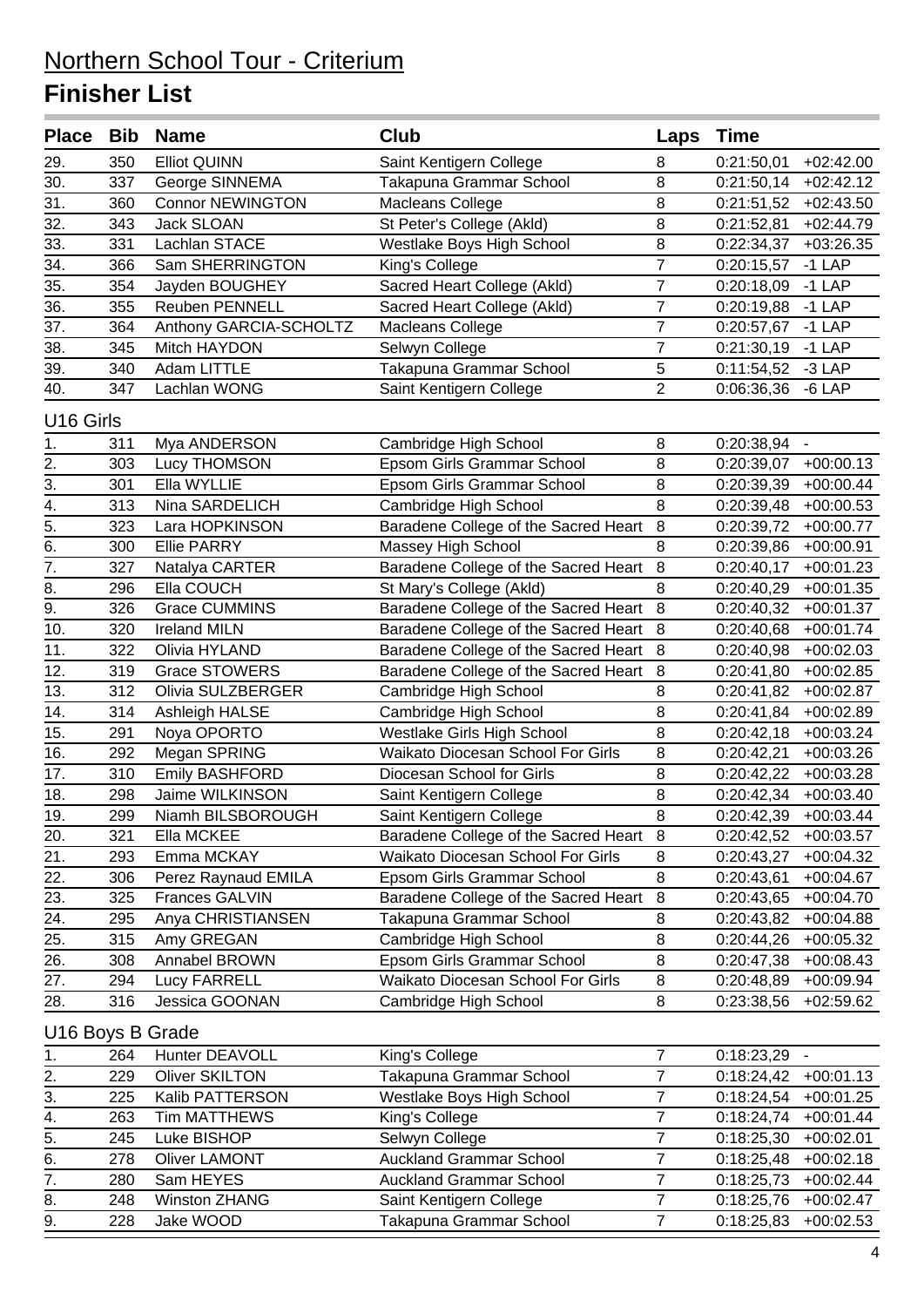|                                   |     | Place Bib Name               | Club                              | Laps             | <b>Time</b>              |                            |
|-----------------------------------|-----|------------------------------|-----------------------------------|------------------|--------------------------|----------------------------|
| 10.                               | 222 | Samuel TURNER-O'KEEFFE       | Westlake Boys High School         | 7                | 0:18:25,84               | $+00:02.55$                |
| $\overline{11}$ .                 | 284 | <b>Oliver CHRISTIE</b>       | <b>Auckland Grammar School</b>    | $\overline{7}$   | 0:18:25,91               | $+00:02.62$                |
| 12.                               | 285 | <b>Oliver BURT</b>           | <b>Auckland Grammar School</b>    | $\overline{7}$   | 0:18:26,16               | $+00:02.86$                |
| 13.                               | 272 | Matthew YOUNG                | <b>Auckland Grammar School</b>    | $\overline{7}$   | 0:18:26,27               | $+00:02.98$                |
| 14.                               | 247 | Caleb ATKINSON               | Saint Kentigern College           | $\overline{7}$   | 0:18:26,41               | $+00:03.12$                |
| 15.                               | 267 | Max WALSHE                   | Hamilton Boys High School         | $\overline{7}$   | 0:18:26,75               | $+00:03.46$                |
| 16.                               | 261 | Antoine HELEAN               | Macleans College                  | $\overline{7}$   | 0:18:45,58               | $+00:22.29$                |
| 17.                               | 260 | <b>Oliver MARCHL</b>         | Macleans College                  | $\overline{7}$   | 0:18:46,41               | $+00:23.12$                |
| 18.                               | 266 | Thomas BUCHANAN              | King's College                    | $\overline{7}$   | 0:19:21,01               | $+00:57.72$                |
| 19.                               | 259 | Will SIMPSON                 | Macleans College                  | 7                | 0:19:52,66               | $+01:29.37$                |
| 20.                               | 236 | David CARR                   | Takapuna Grammar School           | 7                | 0:19:53,18               | $+01:29.89$                |
| 21.                               | 281 | Deepak HARIHARAN             | <b>Auckland Grammar School</b>    | $\overline{7}$   | 0:19:54,59               | $+01:31.29$                |
| $\overline{22.}$                  | 243 | Caelan BOYD                  | St Peter's College (Akld)         | 6                | 0:18:23,05               | $-1$ LAP                   |
| 23.                               | 274 | Mohammadali SOLATI           | <b>Auckland Grammar School</b>    | 1                | 0:20:31,12               | $-6$ LAP                   |
| U16 Boys A Grade                  |     |                              |                                   |                  |                          |                            |
| 1.                                | 255 | <b>Andrew MATTHEWS</b>       | Sacred Heart College (Akld)       | 11               | $0:23:47,06 -$           |                            |
|                                   | 233 | <b>Tim LAMBERS</b>           | Takapuna Grammar School           | 11               | 0:23:47,36               | $+00:00.30$                |
| $\frac{2}{3}$ .                   | 237 | <b>Nick BOWEN</b>            | Takapuna Grammar School           | 11               | 0:23:48,45               | $+00:01.38$                |
| $\overline{4}$ .                  | 276 | Jordan RYAN-KIDD             | <b>Auckland Grammar School</b>    | 11               | 0:25:01,84               | $+01:14.77$                |
| $\overline{5}$ .                  | 252 | <b>Jensen FOSTER</b>         | Saint Kentigern College           | 11               | 0:25:01,97               | $+01:14.90$                |
| $\overline{6}$ .                  | 254 | Liam REGAN                   | Sacred Heart College (Akld)       | 11               | 0:25:01,97               | $+01:14.91$                |
| $\overline{7}$ .                  | 269 | Reuben WEBSTER               | Cambridge High School             | 11               | 0:25:02,12               | $+01:15.05$                |
| $\overline{8}$ .                  | 270 | Liam SIMMONDS                | Cambridge High School             | 11               | 0:25:02,43               | $+01:15.36$                |
| $\overline{9}$ .                  | 257 | Michael RICHMOND             | Palmerston North Boys High School | 11               | 0:25:02,71               | $+01:15.64$                |
| 10.                               | 223 | <b>Blake TOLMIE</b>          | Westlake Boys High School         | 11               | 0:25:02,82               | $+01:15.75$                |
| 11.                               | 258 | Perry WILLIMOTT              | Northcote College                 | 11               | 0:25:03,24               | $+01:16.18$                |
| 12.                               | 246 | <b>Boston BRIGHT</b>         | <b>Scots College</b>              | 11               | 0:25:03,45               | $+01:16.39$                |
| 13.                               | 286 | Sam BOTTING                  | <b>Auckland Grammar School</b>    | 11               | 0:25:03,53               | $+01:16.46$                |
| 14.                               | 226 | Jaydn HARRIS                 | Westlake Boys High School         | 11               | 0:25:03,56               | $+01:16.50$                |
| 15.                               | 240 | James CORBETT                | St Peter's School (Cambridge)     | 11               | 0:25:04,76               | $+01:17.69$                |
| $\overline{16}$ .                 | 221 | Shaun WOODS                  | Westlake Boys High School         | 11               | 0:25:05,56               | $+01:18.50$                |
| 17.                               | 239 | Pearse GATLEY                | St Peter's School (Cambridge)     | 11               |                          | $0:25:08,27$ +01:21.20     |
| 18.                               | 249 | <b>Jack MELHUISH</b>         | Saint Kentigern College           | 11               | 0:25:10,91               | +01:23.85                  |
| 19.                               | 235 | Dylan CHAMBERLAIN            | Takapuna Grammar School           | 10               | 0:24:09,13               | $-1$ LAP                   |
| 20.                               | 230 | Henry SIMPSON                | Takapuna Grammar School           | 10               | 0:24:09,22               | $-1$ LAP                   |
| 21.                               | 238 | <b>Felix BARLOW</b>          | Takapuna Grammar School           | 10               | 0:24:09,36               | $-1$ LAP                   |
| 22.                               | 283 | James CORBAN                 | <b>Auckland Grammar School</b>    | 10               | 0:24:09,38               | $-1$ LAP                   |
| 23.                               | 268 | Joshua GORDON                | Hamilton Boys High School         | 10               | 0:24:09,55               | $-1$ LAP                   |
| 24.                               | 262 | Alex STENT                   | <b>Liston College</b>             | 10               | 0:24:09,73               | $-1$ LAP                   |
| 25.                               | 277 | Albert MOODY                 | <b>Auckland Grammar School</b>    | 10               | 0:25:14,13               | $-1$ LAP                   |
| 26.                               | 231 | Max MCPHEAT                  | Takapuna Grammar School           | 9                | 0:24:09,47               | $-2$ LAP                   |
| 27.                               | 224 | Matt PLANK                   | Westlake Boys High School         | 8                | 0:25:23,51               | $-3$ LAP                   |
| 28.                               | 251 | Campbell JORDAN              | Saint Kentigern College           | 5                | 0:12:20,97               | $-6$ LAP                   |
| U17 Girls                         |     |                              |                                   |                  |                          |                            |
| 1.                                | 194 | Ally WOLLASTON               | St Peter's School (Cambridge)     | 9                | $0:25:21,32 -$           |                            |
|                                   | 188 | <b>Courtney KING</b>         | Waikato Diocesan School For Girls | 9                |                          | $+00:00.00$                |
| $\overline{2}$ .<br>3.            | 185 | Mckenzie MILNE               | Waikato Diocesan School For Girls | $\boldsymbol{9}$ | 0:25:21,32<br>0:25:21,66 | $+00:00.34$                |
|                                   | 184 |                              | Waikato Diocesan School For Girls | 9                |                          |                            |
| $\frac{4}{ }$<br>$\overline{5}$ . | 187 | Eva PARKINSON<br>Olivia KING | Waikato Diocesan School For Girls | 9                | 0:25:21,72<br>0:25:22,07 | $+00:00.40$<br>$+00:00.75$ |
| 6.                                | 192 | Renee YOUNG                  | Takapuna Grammar School           | 9                | 0:25:22,27               | $+00:00.95$                |
| $\overline{7}$ .                  | 193 | Zoe MARTIN                   | Takapuna Grammar School           | $\overline{9}$   | 0:25:22,31               | $+00:00.99$                |
|                                   |     |                              |                                   |                  |                          |                            |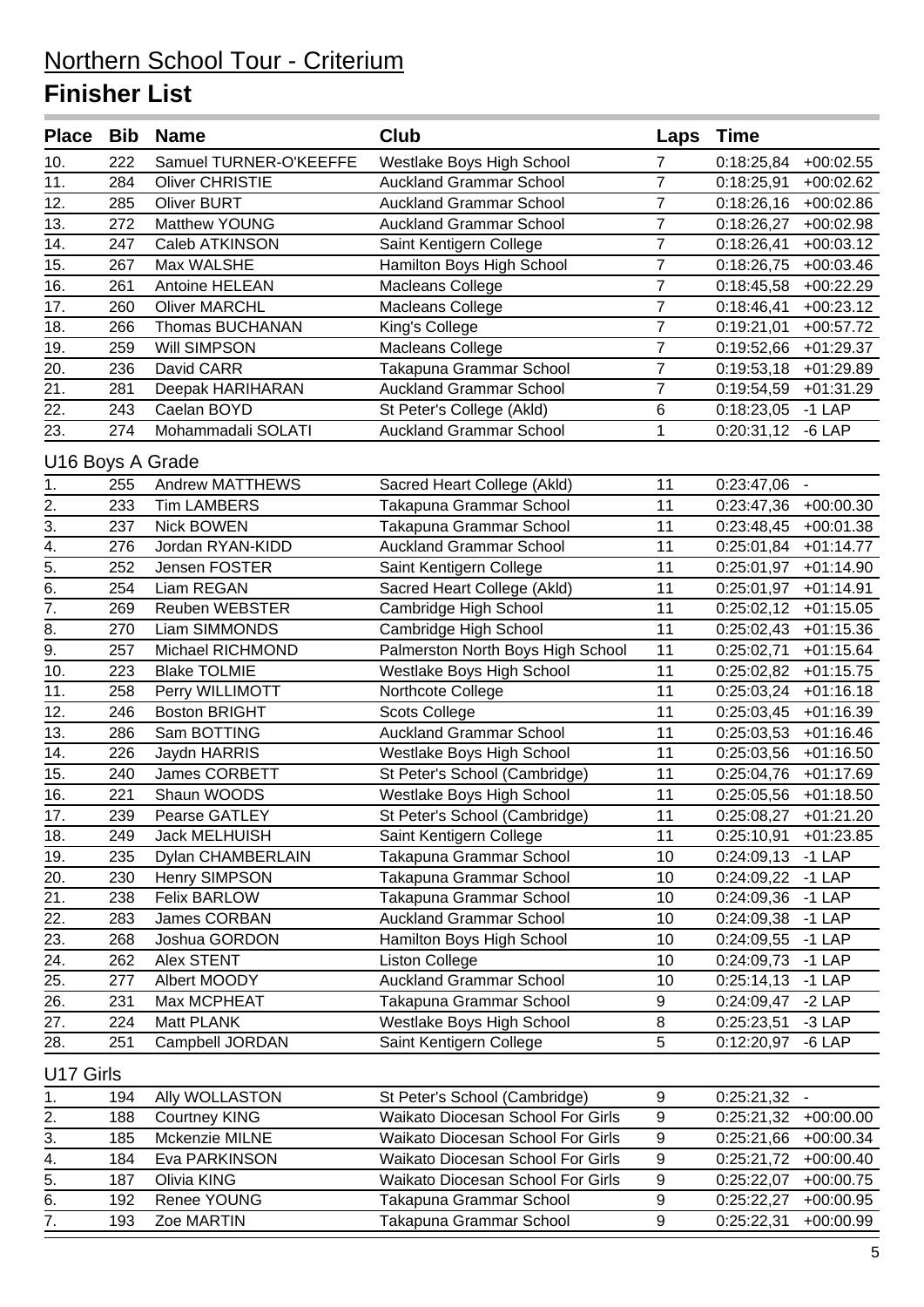|                   |            | Place Bib Name                     | <b>Club</b>                          | Laps             | <b>Time</b>            |                        |
|-------------------|------------|------------------------------------|--------------------------------------|------------------|------------------------|------------------------|
| 8.                | 217        | <b>Greer HADDOCK</b>               | Baradene College of the Sacred Heart | 9                | 0:25:22,33             | $+00:01.01$            |
| 9.                | 203        | Maddy CLARKE                       | Saint Kentigern College              | 9                | 0:25:22,37             | $+00:01.05$            |
| 10.               | 215        | Isabella MORTON                    | Baradene College of the Sacred Heart | 9                | 0:25:22,38             | $+00:01.05$            |
| 11.               | 196        | <b>Lancely YUNG</b>                | St Cuthbert's College                | 9                | 0:25:22,51             | $+00:01.19$            |
| 12.               | 198        | <b>Natalie PARIS</b>               | St Cuthbert's College                | 9                | 0:25:22,65             | $+00:01.33$            |
| 13.               | 189        | Charli HERBERT                     | Waikato Diocesan School For Girls    | 9                | 0:25:22,76             | $+00:01.44$            |
| 14.               | 218        | Maddison BLORE                     | Baradene College of the Sacred Heart | $\overline{9}$   | 0:25:23,23             | $+00:01.91$            |
| 15.               | 205        | Nicole CRANSHAW                    | Otumoetai College                    | 9                | 0:25:23,49             | $+00:02.17$            |
| 16.               | 213        | <b>Eloise CAMERON SMITH</b>        | Diocesan School for Girls            | 9                | 0:25:23,57             | $+00:02.25$            |
| 17.               | 190        | <b>Jessica BUTTERWORTH</b>         | Waikato Diocesan School For Girls    | 9                | 0:25:23,79             | $+00:02.47$            |
| 18.               | 214        | Emilia WILKINSON                   | Baradene College of the Sacred Heart | 9                | 0:25:24,12             | $+00:02.80$            |
| 19.               | 195        | Saaskia VAN DER PEET               | St Peter's School (Cambridge)        | 9                | 0:25:24,16             | $+00:02.84$            |
| 20.               | 200        | Sophie WILKINSON                   | Saint Kentigern College              | 9                | 0:25:24,98             | $+00:03.66$            |
| 21.               | 216        | Georgia KING                       | Baradene College of the Sacred Heart | $\boldsymbol{9}$ | 0:25:26,34             | $+00:05.02$            |
| 22.               | 207        | Hannah BERRY                       | Epsom Girls Grammar School           | 9                | 0:25:28,51             | $+00:07.19$            |
| 23.               | 186        | Megan LOCKETT                      | Waikato Diocesan School For Girls    | 9                | 0:25:52,45             | $+00:31.12$            |
| $\overline{24}$ . | 206        | Kadeea MCELROY                     | Massey High School                   | 9                | 0:27:07,72             | $+01:46.39$            |
| 25.               | 212        | <b>Charlotte CLARKE</b>            | Diocesan School for Girls            | 9                | 0:27:12,99             | $+01:51.67$            |
| 26.               | 191        | Charlie ARNOLD                     | Takapuna Grammar School              | 8                | 0:22:37,87             | $-1$ LAP               |
| 27.               | 182        | Georgia TAYLOR                     | Waikato Diocesan School For Girls    | 8                | 0:22:39,50             | $-1$ LAP               |
| 28.               | 197        | Georgie WATERS                     | St Cuthbert's College                | 1                | 0:02:43,02             | $-8$ LAP               |
| U17 Boys B Grade  |            |                                    |                                      |                  |                        |                        |
| 1.                | 138        | Cam JONES                          | Palmerston North Boys High School    | 9                | 0:21:09,16             | $\blacksquare$         |
| 2.                | 115        | Sam UPTON                          | Takapuna Grammar School              | 9                | 0:21:16,59             | $+00:07.43$            |
| $\overline{3}$ .  | 160        | Patrick CLANCY                     | Cambridge High School                | 9                | 0:22:14,55             | $+01:05.39$            |
| $\overline{4}$ .  | 157        | <b>Tait SOMERVELL</b>              | Cambridge High School                | 9                | 0:22:14,87             | $+01:05.70$            |
| 5.                | 136        | Cameron DAVIES                     | Sacred Heart College (Akld)          | 9                | 0:22:15,52             | $+01:06.36$            |
| $\overline{6}$ .  | 149        | <b>Nick FERGUSON</b>               | King's College                       | 9                | 0:22:15,91             | $+01:06.75$            |
| $\overline{7}$ .  | 152        | Ronghao ZHANG                      | Hamilton Boys High School            | 9                | 0:22:15,93             | $+01:06.77$            |
| 8.                | 127        | Otis ABBOTT                        | Saint Kentigern College              | 9                | 0:22:18,27             | $+01:09.11$            |
| $\overline{9}$ .  | 158        | Ruben SARGENT                      | Cambridge High School                | 9                | 0:22:18,52             | $+01:09.36$            |
| 10.               | 170        | Tama HOARE                         | <b>Auckland Grammar School</b>       | 9                | $0:22:34,68$ +01:25.52 |                        |
| 11.               | 131        | Michael LINDSAY                    | Saint Kentigern College              | 9                |                        | $0:22:35,08$ +01:25.92 |
| 12.               | 147        | Nicholas ZWAGER                    | King's College                       | 9                | 0:22:35,16             | $+01:26.00$            |
| 13.               | 102        | Joshua WANG                        | Westlake Boys High School            | 9                | 0:22:39,10             | $+01:29.94$            |
|                   | 168        | <b>Henry MALING</b>                | <b>Auckland Grammar School</b>       | 9                | 0:23:52,17             | $+02:43.01$            |
| 14.<br>15.        | 165        | Akitha MEDAGODA                    | <b>Auckland Grammar School</b>       | 9                | 0:24:01,99             | $+02:52.83$            |
| 16.               | 144        | Eric GU                            | Macleans College                     | 9                | 0:24:02,88             | $+02:53.71$            |
| 17.               | 101        | Akram ABBAD                        | Westlake Boys High School            | 9                | 0:24:03,83             | $+02:54.66$            |
|                   | 107        | James LAVELLE                      | Westlake Boys High School            | 8                |                        | $-1$ LAP               |
| 18.               |            |                                    | <b>Auckland Grammar School</b>       | 8                | 0:21:37,44             |                        |
| 19.               | 171<br>142 | Ben GOFFIN<br><b>Andrew LAURIE</b> | Massey High School                   | 8                | 0:21:43,43             | $-1$ LAP               |
| 20.               | 111        |                                    | Westlake Boys High School            | 8                | 0:22:47,08             | $-1$ LAP               |
| 21.               |            | James AHN                          |                                      | 5                | 0:23:20,99             | $-1$ LAP               |
| 22.               | 126        | Thomas MACKENZIE-BOWIE             | St Peter's College (Akld)            | $\overline{2}$   | 0:12:52,58             | $-4$ LAP               |
| 23.               | 109        | <b>Bradley BYCROFT</b>             | Westlake Boys High School            |                  | 0:04:27,57             | -7 LAP                 |
| U17 Boys A Grade  |            |                                    |                                      |                  |                        |                        |
| 1.                | 153        | Kiaan WATTS                        | Hamilton Boys High School            | 11               | $0:23:12,18 -$         |                        |
|                   |            |                                    |                                      |                  |                        |                        |

|     | ၊ ၁၁ | Niddli WATTO    | Halliiluli Duys Hiyii School | <u>U.Z.J. IZ. IO</u>   |
|-----|------|-----------------|------------------------------|------------------------|
| 2.  | 122  | Brenden BEYER   | Takapuna Grammar School      | $0:23:12.28$ +00:00.09 |
| 3.  | 128  | Callum WALSH    | Saint Kentigern College      | $0:23:12,59$ +00:00.41 |
| 4.  | 110. | Ewart BOWER     | Westlake Boys High School    | $0:23:12.68$ +00:00.50 |
| -5. | 174  | Campbell BAXTER | Auckland Grammar School      | $0:23:12.93$ +00:00.75 |
|     |      |                 |                              |                        |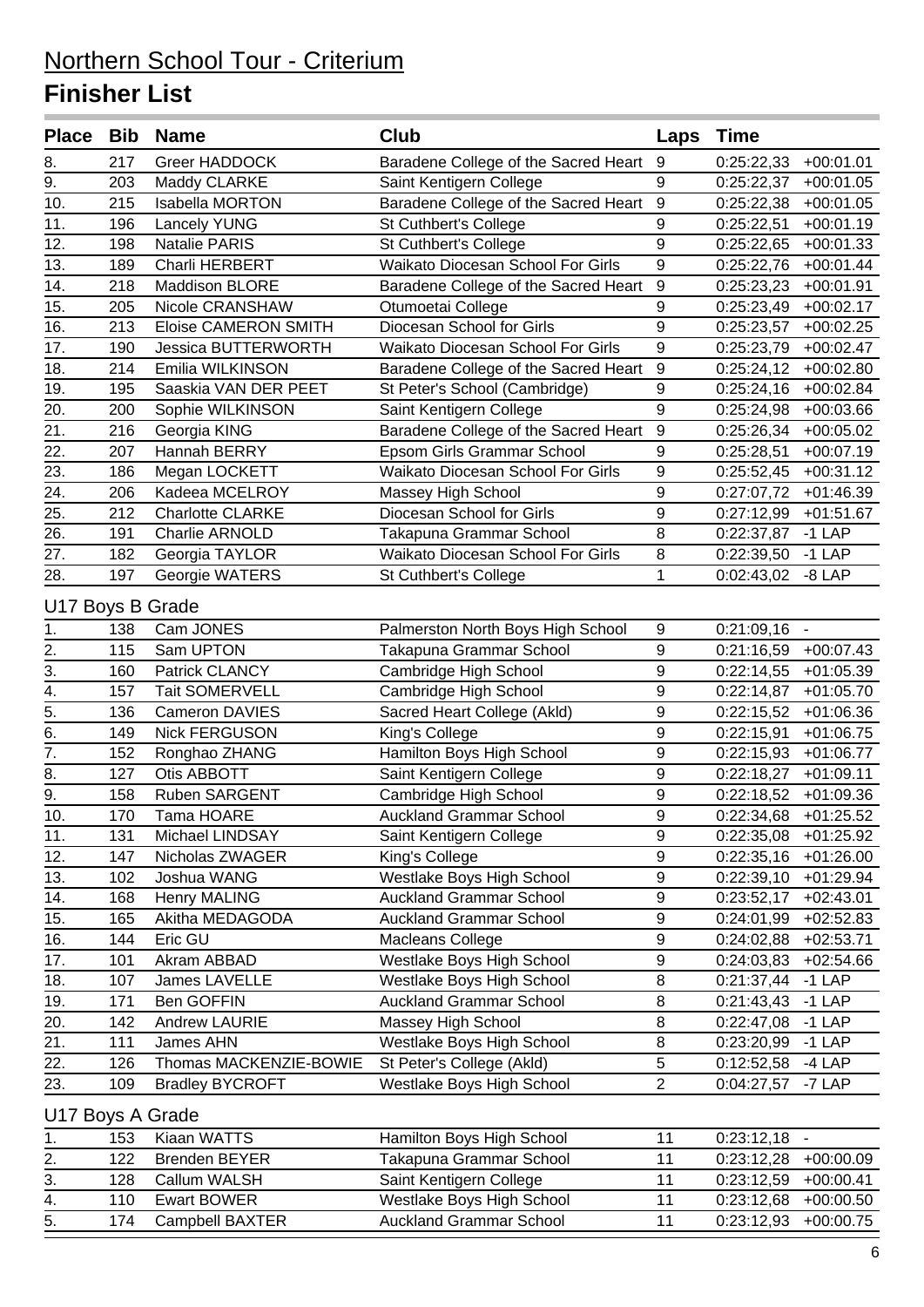| Place Bib Name                     |     |                         | Club                                 | Laps           | Time           |             |
|------------------------------------|-----|-------------------------|--------------------------------------|----------------|----------------|-------------|
| 6.                                 | 130 | <b>Cameron MANLEY</b>   | Saint Kentigern College              | 11             | 0:23:13,07     | $+00:00.88$ |
| $\overline{7}$ .                   | 112 | Fergus HAMILTON         | Tauranga Boys' College               | 11             | 0:23:13,41     | $+00:01.22$ |
| 8.                                 | 120 | Callum ERSKINE          | Takapuna Grammar School              | 11             | 0:23:13,55     | $+00:01.36$ |
| $\overline{9}$ .                   | 104 | Matthew SUGDEN          | Westlake Boys High School            | 11             | 0:23:13,74     | $+00:01.56$ |
| 10.                                | 123 | Reuben THOMPSON         | St Peter's School (Cambridge)        | 11             | 0:23:14,13     | $+00:01.95$ |
| 11.                                | 163 | <b>Christian RUSH</b>   | <b>Auckland Grammar School</b>       | 11             | 0:23:14,30     | $+00:02.12$ |
| 12.                                | 116 | Jake SAUSSEY            | Takapuna Grammar School              | 11             | 0:23:14,74     | $+00:02.55$ |
| 13.                                | 172 | Alex FOGELBERG          | <b>Auckland Grammar School</b>       | 11             | 0:23:15,08     | $+00:02.89$ |
| 14.                                | 132 | Jacob HANNAN            | Saint Kentigern College              | 11             | 0:23:15,34     | $+00:03.15$ |
| $\overline{15}$ .                  | 159 | Josh LANE               | Cambridge High School                | 11             | 0:23:15,49     | $+00:03.30$ |
| 16.                                | 121 | Patrick CALVER          | Takapuna Grammar School              | 11             | 0:23:15,54     | $+00:03.36$ |
| 17.                                | 118 | Luke LEONARD            | Takapuna Grammar School              | 11             | 0:23:15,64     | $+00:03.46$ |
| 18.                                | 114 | Xander WHITE            | Takapuna Grammar School              | 11             | 0:23:15,87     | $+00:03.69$ |
| 19 <sub>1</sub>                    | 105 | <b>Blake SCANLEN</b>    | Westlake Boys High School            | 11             | 0:23:16,32     | $+00:04.14$ |
| 20.                                | 164 | Simon ROBERTS           | <b>Auckland Grammar School</b>       | 11             | 0:23:16,35     | $+00:04.16$ |
| 21.                                | 119 | <b>Josh KENCH</b>       | Takapuna Grammar School              | 11             | 0:23:16,54     | $+00:04.35$ |
| 22.                                | 140 | Angus CLAASEN           | Palmerston North Boys High School    | 11             | 0:23:16,91     | $+00:04.73$ |
| $\overline{23.}$                   | 103 | <b>Nick THOMAS</b>      | Westlake Boys High School            | 11             | 0:23:17,06     | $+00:04.87$ |
| $\overline{24}$ .                  | 113 | <b>Jack EDWARDS</b>     | Taupo Nui-a-tia College              | 11             | 0:23:17,18     | $+00:05.00$ |
| 25.                                | 155 | <b>Archie MARTIN</b>    | Hamilton Boys High School            | 11             | 0:23:17,83     | $+00:05.65$ |
| 26.                                | 133 | Zachary CANTELL-ROBERTS | Saint Kentigern College              | 11             | 0:23:19,28     | $+00:07.09$ |
| 27.                                | 169 | Christophe KERBY        | <b>Auckland Grammar School</b>       | 11             | 0:23:19,71     | $+00:07.53$ |
| 28.                                | 135 | Matthew WYNNE           | Sacred Heart College (Akld)          | 11             | 0:23:20,04     | $+00:07.86$ |
| 29.                                | 146 | Fergus SCOTT            | Kristin School                       | 11             | 0:23:20,51     | $+00:08.32$ |
| 30.                                | 139 | Ethan CRAINE            | Palmerston North Boys High School    | 11             | 0:23:44,57     | $+00:32.38$ |
| U20 Girls                          |     |                         |                                      |                |                |             |
| 1.                                 | 94  | Abigail MORTON          | Baradene College of the Sacred Heart | 11             | $0:27:03,34 -$ |             |
|                                    | 91  | Nia DIXON               | Cambridge High School                | 11             | 0:27:11,54     | $+00:08.19$ |
| $\frac{2}{3}$ .                    | 87  | Laura WATKINSON         | Diocesan School for Girls            | 11             | 0:27:33,53     | $+00:30.19$ |
|                                    | 88  | Amelia MATTHEWS         | Diocesan School for Girls            | 11             | 0:27:33,68     | $+00:30.34$ |
|                                    | 84  | Dayna HAYTHORNE         | Epsom Girls Grammar School           | 11             | 0:27:33,83     | $+00:30.49$ |
| $\frac{4}{5}$ .<br>$\frac{5}{6}$ . | 82  | Niamh KANE              | Epsom Girls Grammar School           | 11             | 0:27:33,95     | $+00:30.61$ |
| 7.                                 | 70  | <b>Jess CLARKE</b>      | St Peter's School (Cambridge)        | 11             | 0:27:34,41     | $+00:31.06$ |
| 8.                                 | 67  | Alex DOOLEY             | Takapuna Grammar School              | 11             | 0:27:34,53     | $+00:31.19$ |
| 9.                                 | 80  | Mindy RYAN-KIDD         | Epsom Girls Grammar School           | 11             | 0:27:34,73     | $+00:31.38$ |
| 10.                                | 99  | <b>Charlotte CARTER</b> | Baradene College of the Sacred Heart | 11             | 0:27:35,01     | $+00:31.66$ |
| 11.                                | 96  | Jenna MERRICK           | Baradene College of the Sacred Heart | 11             | 0:27:35,06     | $+00:31.71$ |
| 12.                                | 81  | Amelia MALING           | Epsom Girls Grammar School           | 11             | 0:27:35,09     | $+00:31.74$ |
| 13.                                | 75  | Jaime LINDSAY           | Saint Kentigern College              | 11             | 0:27:35,18     | $+00:31.83$ |
| 14.                                | 86  | Matilda CAMERON         | Diocesan School for Girls            | 11             | 0:27:35,18     | $+00:31.84$ |
| 15.                                | 76  | Caitlyn HOLLIS          | Saint Kentigern College              | 11             | 0:27:35,34     | $+00:32.00$ |
| 16.                                | 74  | Anna WILKINSON          | Saint Kentigern College              | 11             | 0:27:35,85     | $+00:32.50$ |
| 17.                                | 61  | Rikako OZAKI            | Westlake Girls High School           | 11             | 0:27:35,96     | $+00:32.61$ |
| 18.                                | 90  | Grace KELLY             | Cambridge High School                | 11             | 0:27:37,42     | $+00:34.08$ |
| 19.                                | 65  | Emily IRVINE            | Waikato Diocesan School For Girls    | 11             | 0:27:38,65     | $+00:35.30$ |
| 20.                                | 92  | Sophie SKELTON          | Botany Downs Secondary College       | 11             | 0:28:46,62     | $+01:43.28$ |
| 21.                                | 66  | Anna JACOBS             | Takapuna Grammar School              | 11             | 0:28:56,41     | $+01:53.07$ |
| 22.                                | 93  | Helena WHITE            | Baradene College of the Sacred Heart | 11             | 0:30:23,27     | $+03:19.93$ |
| 23.                                | 97  | Madeleine MADDREN       | Baradene College of the Sacred Heart | 11             | 0:30:27,40     | $+03:24.05$ |
| 24.                                | 85  | <b>Brooke DALTON</b>    | Epsom Girls Grammar School           | 9              | 0:28:41,00     | $-2$ LAP    |
| 25.                                | 63  | Amber ELLINGTON         | Westlake Girls High School           | $\overline{7}$ | 0:20:26,33     | $-4$ LAP    |
|                                    |     |                         |                                      |                |                |             |